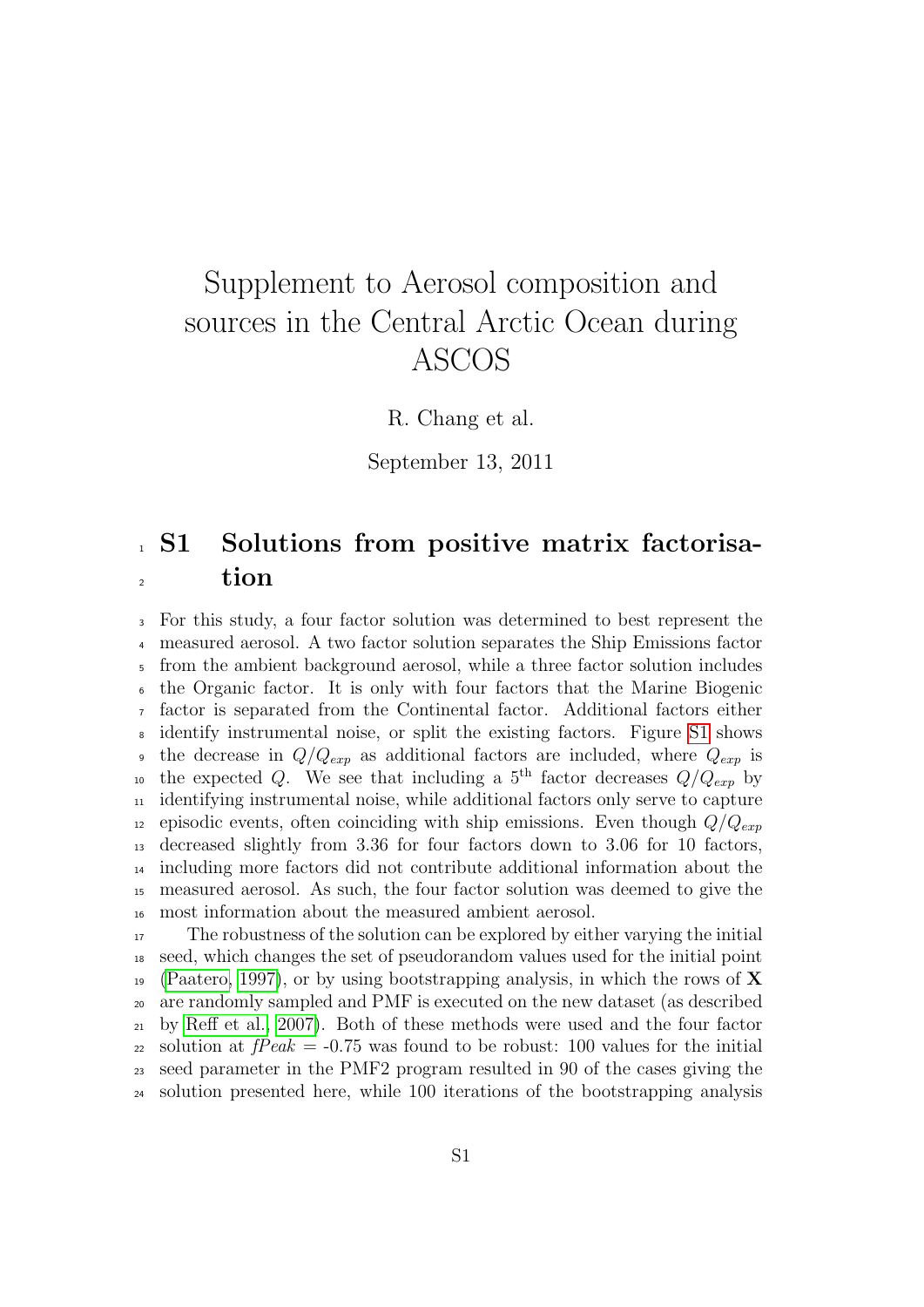

<span id="page-1-0"></span>Figure S1: The decrease in  $Q/Q_{exp}$  as additional factors are included in the PMF solution.

<sup>1</sup> resulted in deviations of  $< 0.01$  (fraction of signal) in the mass spectra and  $\mu$  < 0.015  $\mu$ g m<sup>-3</sup> in the time series.

3 Although the solution at  $fPeak = -0.75$  is robust, a range of  $fPeak = -0.75$ <sup>4</sup> -1.5 to 0 provide physically reasonable solutions. The degree to which the <sup>5</sup> composition and F44 are dependent on the solution can be seen in Figs. [S2](#page-2-0) <sup>6</sup> and [S3.](#page-2-1)

 Analyses were also performed on a data matrix calculated by adding together the mass spectra of the species of interest (i.e. nitrate, sulphate, organic and MSA) in nitrate equivalent mass with a corresponding error matrix calculated from the individual errors added in quadrature. However, results from the initial runs were similar enough to those calculated from the method described in the main text that only the latter method was pursued.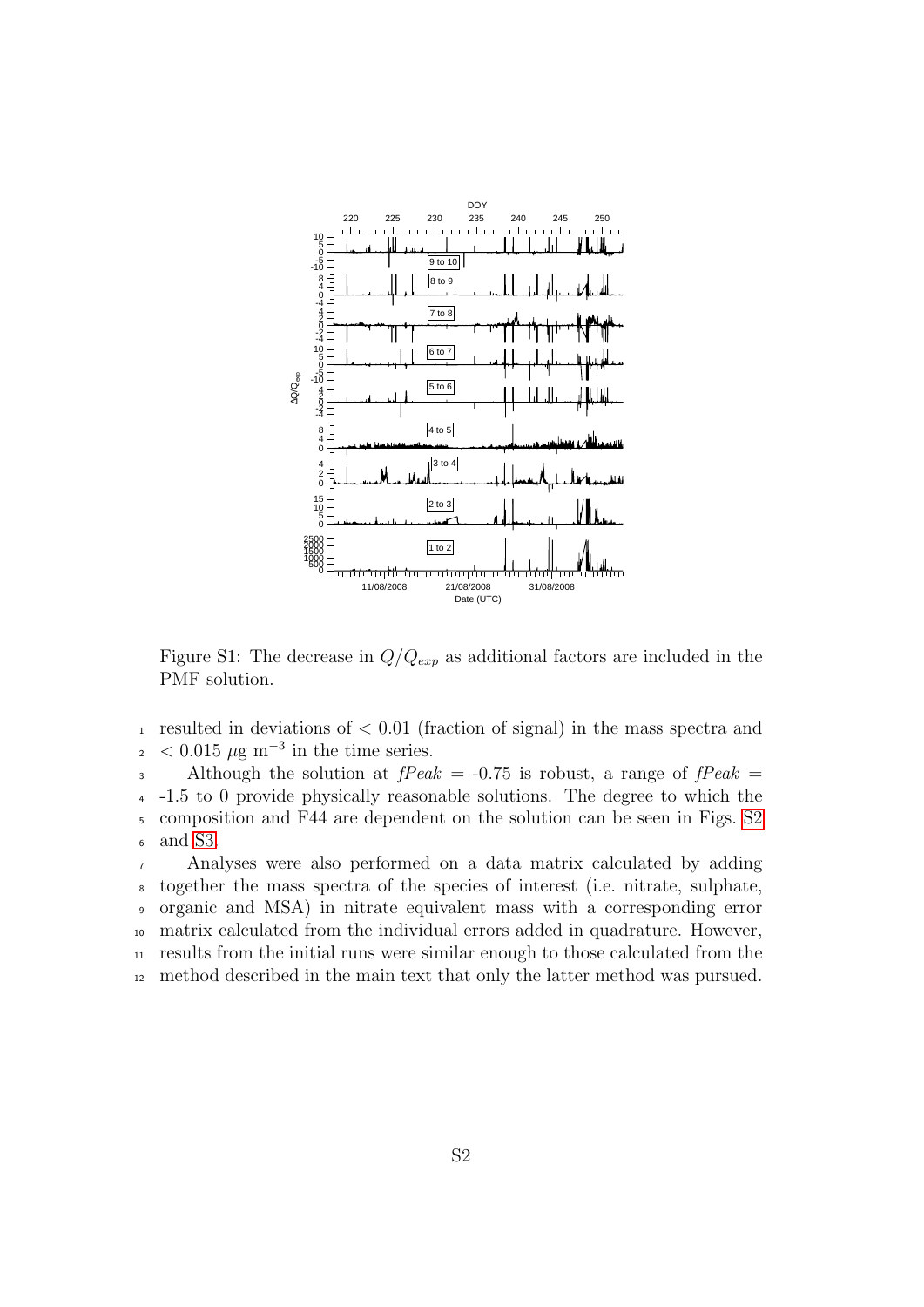

Figure S2: Changes in fractional composition of the factors with varying fPeak.

<span id="page-2-0"></span>

<span id="page-2-1"></span>Figure S3: Changes in the F44 with varying  $fPeak$ .